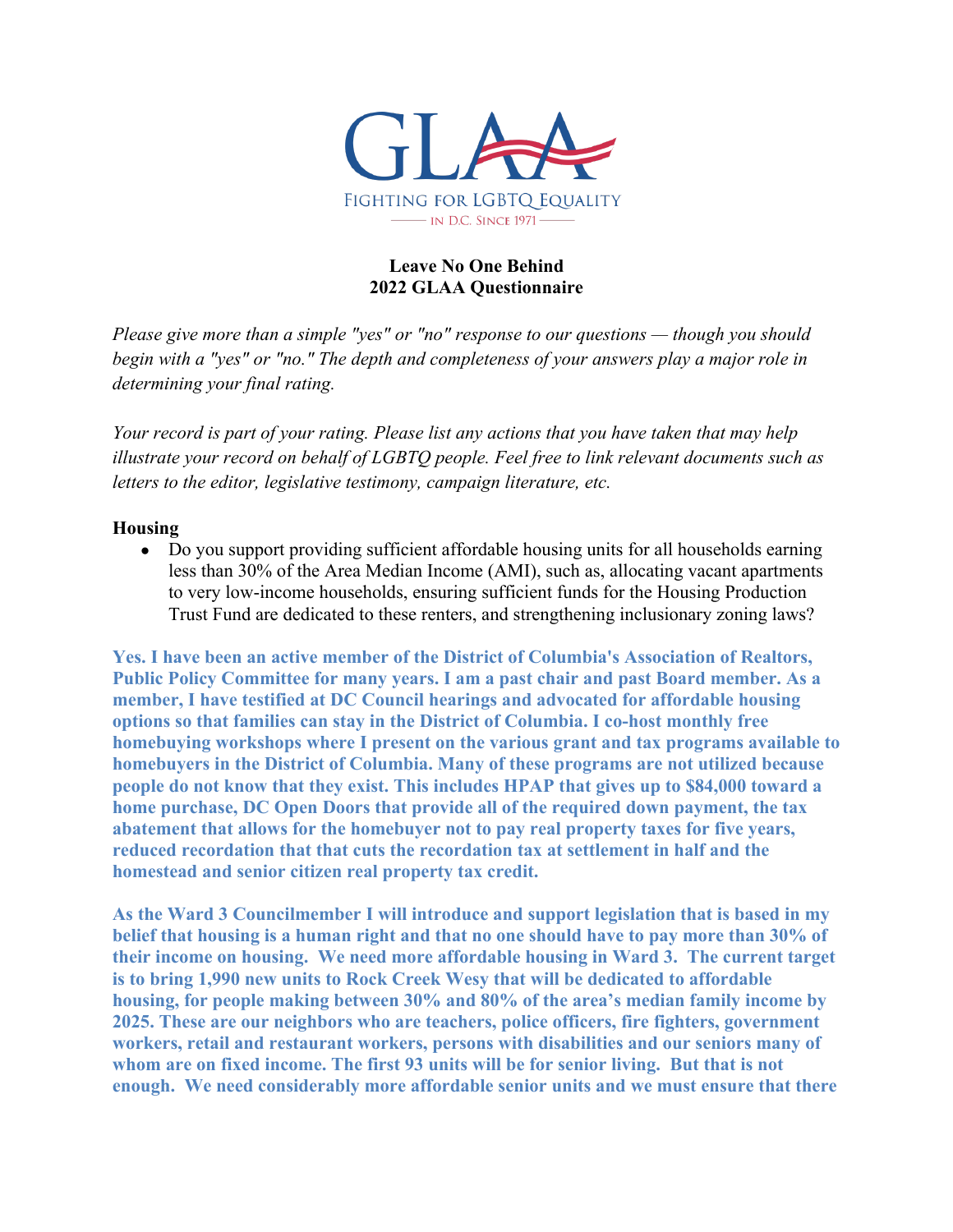**are affordable units for working families with three or more bedrooms and that there is workforce housing units.**

**We must close the loopholes in the Inclusionary Zoning rules that allow developers to put in the bare minimum of affordable units. For example, the City Ridge, the former site of Fannie Mae on Wisconsin Ave, will have 750 new units but only 70 units will be affordable. The Wardman Park will have 900 units with only 72 affordable under the IZ requirements. That is not nearly enough.**

**I am in support of increasing the funds in the Historic Preservation Trust. But we need more oversight in how the funds are being used and how they are being administered. If we are going to achieve 1,990 affordable units by 2025, Ward 3 needs a Councilmember that will look at creative ways to get this done.**

**We need to explore all options like community land trust, limited equity cooperatives, incentives to small landlords, and small area plans. We have to ask the tough questions and then take action. Which locations in the ward can we increase density, convert vacant buildings into residential or mixed use. How can we work with UDC to bring on campus housing to their Van Ness campus? As, the Ward 3 Councilmember I will advocate for affordable housing units at the Lord and Taylor site and the WMATA bus garage in Friendship Heights. New development cannot displace Ward 3 residents or it's small business owners and there is no one size fits all solution for the diverse neighborhoods in Ward 3. Although I believe that the 1,990 units of affordable housing needs to be spread across the ward, I recognize that we must keep the character of each neighborhood in mind as well as the needs of the residents, workers and small business owners in those neighborhoods. The housing policies that have led to racial and economic exclusion must now be replaced with policy that builds inclusive communities.** 

• Do you support improving access to housing voucher programs by increasing the number available, as advocated for by The Way Home Campaign and LGBTQ+ Budget Coalition, and reforming program eligibility rules?

**Yes. I am in strong support of housing policies that reduces chronic homelessness. This includes Permanent Support Housing voucher and Street Outreach. I am against the encampment evictions and believe that all people need to be treated humanely. If we are going to clear encampments, we have to provide housing for those displaced and wrap around services. There needs to be a plan in place before the encampments are cleared about where each and every resident will go and what services he/she/them may need. We cannot under any circumstances destroy or throw away residents' personal belongings. We must be more thoughtful about how we proceed. What is happening is shameful. A stable, safe and healthy life starts with housing. WE need to reform program eligibility to assist those without photo identification the ability to still qualify for housing. Many unhoused individuals do not have the necessary documents to obtain an ID, but they need housing now. Let's get them in housing and then work with them to obtain what is needed.**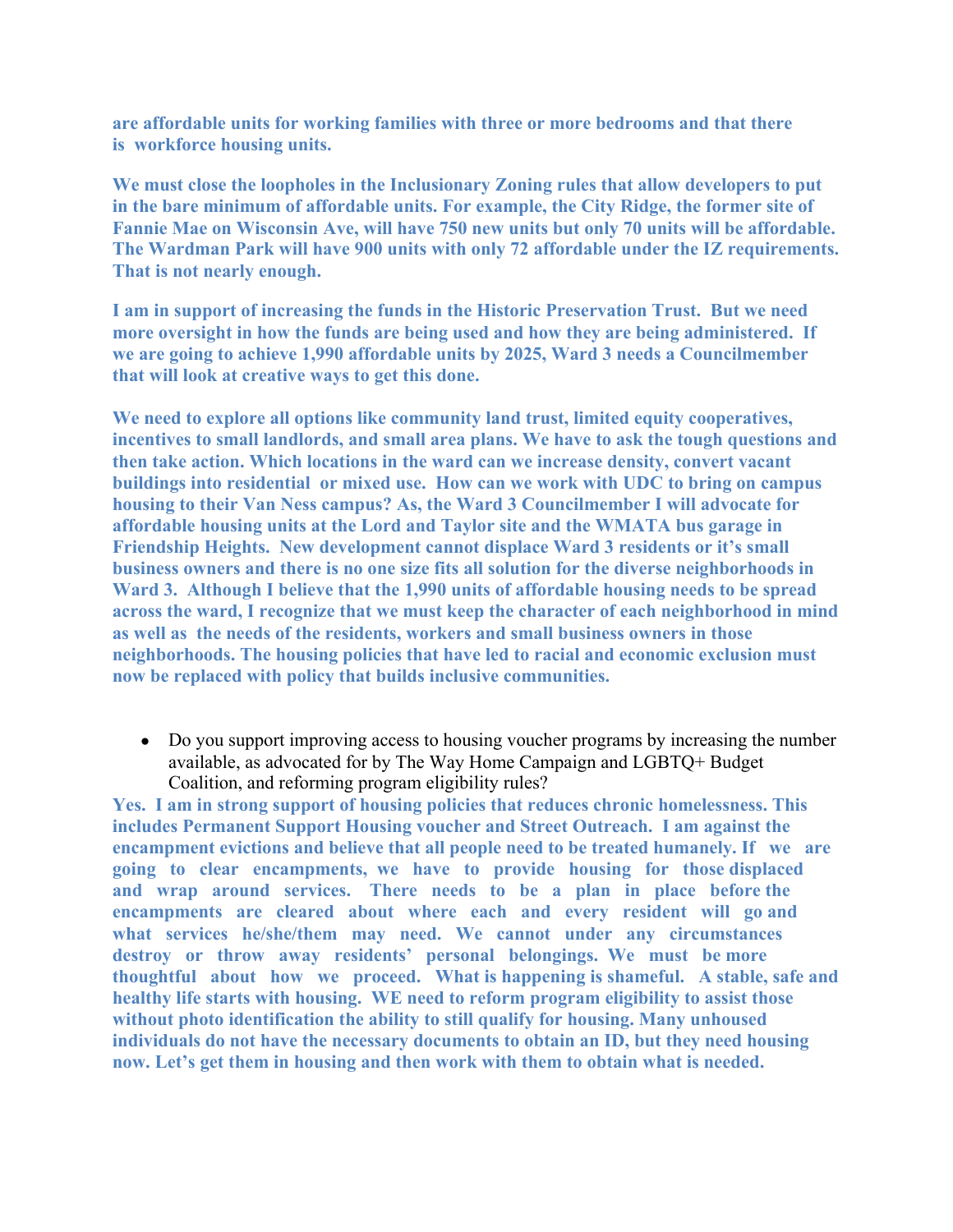### **Workers' Rights**

• Do you support enacting legislation decriminalizing sex work for adults, including the selling and purchasing of sex and third party involvement not involving fraud, violence or coercion?

**Yes. I am in favor of full decriminalization of sex work between consenting adults. Sex workers in DC are often black, of the LGBTQ + community and have socioeconomic circumstances that require them to conduct sex work in order to secure housing, food and health care. By decriminalizing we will allow sex workers the opportunity to work in safe environments, not on the streets. Sex workers will be more likely to seek the social services that they need if they can do so safely. Full decriminalization will also encourage the reporting of violence against sex workers and human trafficking.** 

• Do you support repealing the subminimum wage for tipped workers?

**Yes. By ending the subminimum wage for tipped workers we will level the racial and economic divide for service workers. We should pay service workers \$15 -\$20 an hour. I have signed the petition in support of putting Initiative 82 on the ballot. If I am the Ward 3 Councilmember when the vote comes up, I will vote yes. I was a tipped worker during portions of my life. Three of my five children have or ae tipped workers. Everyone deserves livable wages.**

• Do you support funding the Office of Human Rights (OHR) at a level that ensures the agency ends its case backlog, completes discrimination cases in a timely manner, and effectively engages in community education and outreach?

**Yes. I am in support of funding the Office of Human Rights at the levels needed for them to be effective and efficient. If we are truly in support of enforcing the DC Human Rights Act we have to make sure that the office charged with it has the funds to get the job done. Discrimination cases cannot take years or months. This office clearly needs funds to increase the number of trained staff.**

### **Health**

• Do you support establishing overdose prevention facilities in the District to reduce deaths from drug overdoses?

**Yes. We must first recognize as a society that drug addiction is a disease. Once we remove the stigma associated with drug addiction we can literally save lives. Overdose prevention facilities are as important as other medical service locations. If those addicted to drugs have a safe place to go to get Naloxone and other services we can start to identify and help those who are in need of treatment services.**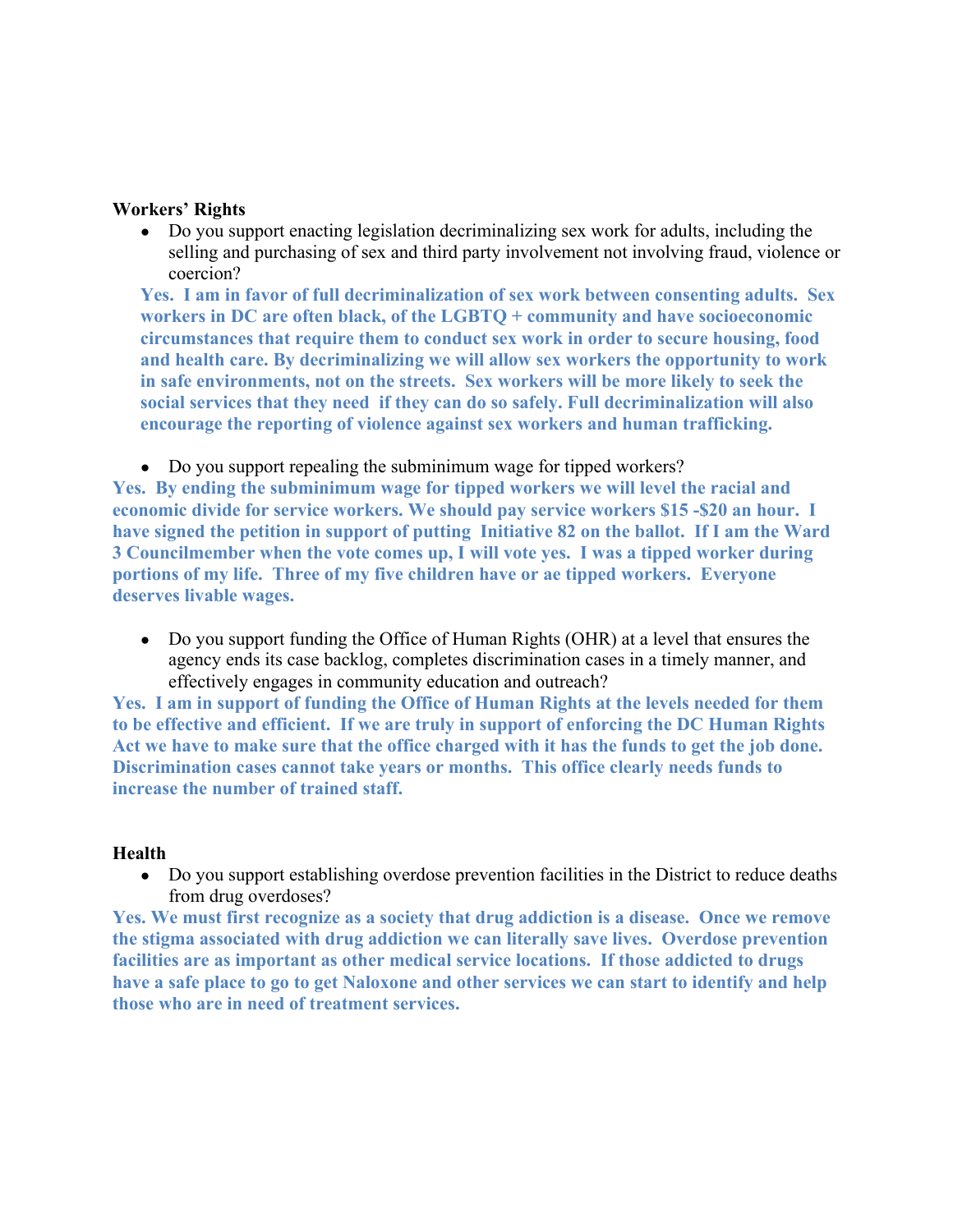• Do you support removing the criminal penalties for drug possession for personal use and increasing investments in health services?

**Yes. I am in support of removing criminal penalties for drug possession for personal use and increasing investments in health services. I also think that past criminal records involving the possession of drugs in personal use quantities be expunged. The criminalization of drugs for personal use disproportionately negatively effect the marginalized populations and has long term consequences such as not being able to get a job due to have a criminal record involving drug possession.** 

# **Policing and incarceration**

• Do you support reducing D.C.'s total pre-COVID-19 incarcerated population by onethird to one-half by FY30?

**Yes. We can reduce overcrowding at DC jail by releasing non-violent low level offenders and implementing community supervision.**

• Do you support better oversight, transparency, and accountability in the process of investigating and improving D.C. jails, including establishing an independent oversight body, addressing issues impacting transgender individuals, repairing jails, and changing staff culture?

**Yes, I am in support of oversight of DC Jail. We must invest in a new DC jail. But also need to make sure that all inmates are being treated humanely. This means access to a safe, clean environment. Access to health care, mental health services, healthy and sanitary food. As we know, a large majority of those incarcerated are Black people. This is a human rights issue as well as a racial justice issue**

• Do you support divesting from the Metropolitan Police Department (MPD) to further invest in vital programs, including anti-poverty, violence prevention, crisis intervention, and reentry?

**No, I am not in support of divesting from MPD. I think that we need to fund both MPD and social service programs. We need more community-oriented policing in our communities which means we need to recruit in the community – not in New York City. But, we also need police reform, police record transparency, and criminalize tactics such as chokeholds. The mandatory use of bodycams, must be enforced and consequences must be implemented for non-use. WE need to remove police officers form our schools and replace them school resource officer that have the opportunity to interact and get to know the students. All 911 calls do not require a police response. This is one reason we have over policing. Some of those calls require behavioral health services. We also need more community divergence programs rather than sending our residents to DC Jail or even worse out of the District away from their families and support system. I believe we need to reach the youth in a meaningful way working with community based organizations and after school and summer programs. I am in support of funding that will provide the**